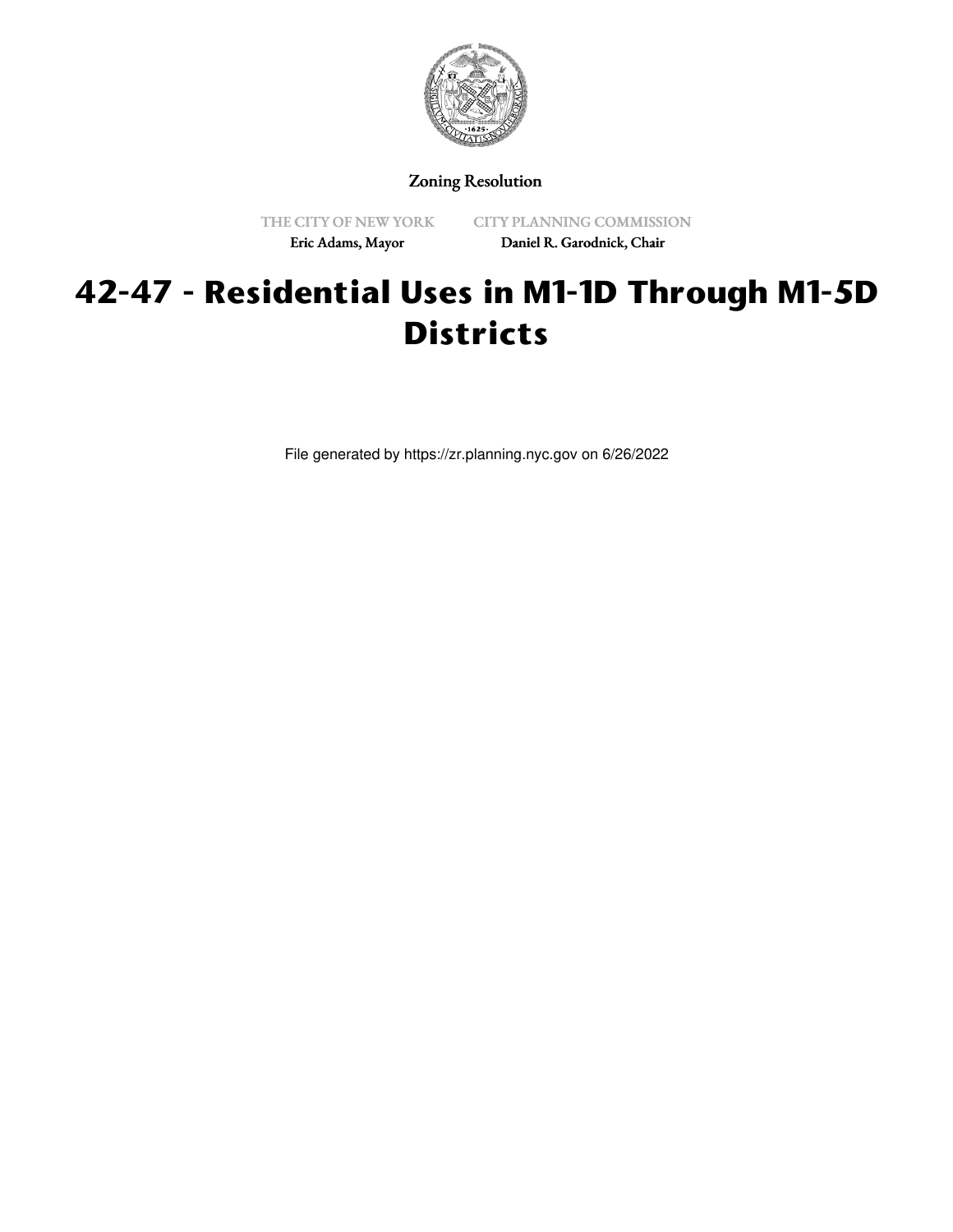## **42-47 - Residential Uses in M1-1D Through M1-5D Districts**

LAST AMENDED 9/21/2011

In M1-1D, M1-2D, M1-3D, M1-4D and M1-5D Districts, new #residences# or #enlargements# of existing #residences# may be permitted by authorization of the City Planning Commission provided the #zoning lot# existing on June 20, 1988, meets the criteria of paragraphs (a), (b) or (c) of this Section.

- (a) On #zoning lots# containing #residential# or #community facility# #uses#, new #residences# or #enlargements# of existing #residences# may be authorized, provided:
	- (1) the #zoning lot# contains a #building# that has one or more #stories# of lawful #residential# or #community facility# #uses# and no more than one #story# of #commercial# or #manufacturing# #uses# therein;
	- (2) the #zoning lot# contains no other #commercial# or #manufacturing# #uses#; and
	- (3) 25 percent or more of the aggregate length of the #block# fronts on both sides of the #street# facing each other is occupied by #zoning lots# containing #residential# or #community facility# #uses#.
- (b) On vacant #zoning lots#, new #residences# may be authorized, provided:
	- (1) the #zoning lot# has been vacant continuously since June 20, l988, or has been vacant continuously for five years prior to the date of application for such authorization;
	- (2) a #zoning lot# #abutting# on one #side lot line# and fronting on the same #street# is occupied by a #community facility building# or a #building# containing #residences#; and
	- (3) either of the following conditions exist:
		- (i) such vacant #zoning lot# and any contiguous vacant #zoning lots# and #land with minor improvements# fronting on the same #street# aggregate no more than 10,000 square feet of #lot area#, and 50 percent or more of the aggregate length of the #block# fronts on both sides of the #street# facing each other is occupied by #zoning lots# containing #residential# or #community facility# #uses#; or
		- (ii) such vacant #zoning lot# and any contiguous vacant #zoning lots# and #land with minor improvements# fronting on the same #street# aggregate no more than 5,000 square feet of #lot area#, and 25 percent or more of the aggregate length of the #block# fronts on both sides of the #street# facing each other is occupied by #zoning lots# containing #residential# or #community facility# #uses#.
- (c) On #land with minor improvements#, new #residences# may be authorized provided such #land with minor improvements# otherwise meets all the criteria for vacant #zoning lots# listed in paragraph (b) of this Section, except that new #residential use# shall not be authorized on #land with minor improvements# that:
	- $(1)$  is used for parking, storage or processing in connection with a conforming, enclosed #commercial# or #manufacturing# #use# within the district; or
	- (2) has been so used within five years prior to the date of application, unless such land has not been so used since June 20, 1988.
- (d) In determining eligibility for #residential use#, pursuant to paragraphs (a), (b) or (c) of this Section, the following regulations shall be applicable: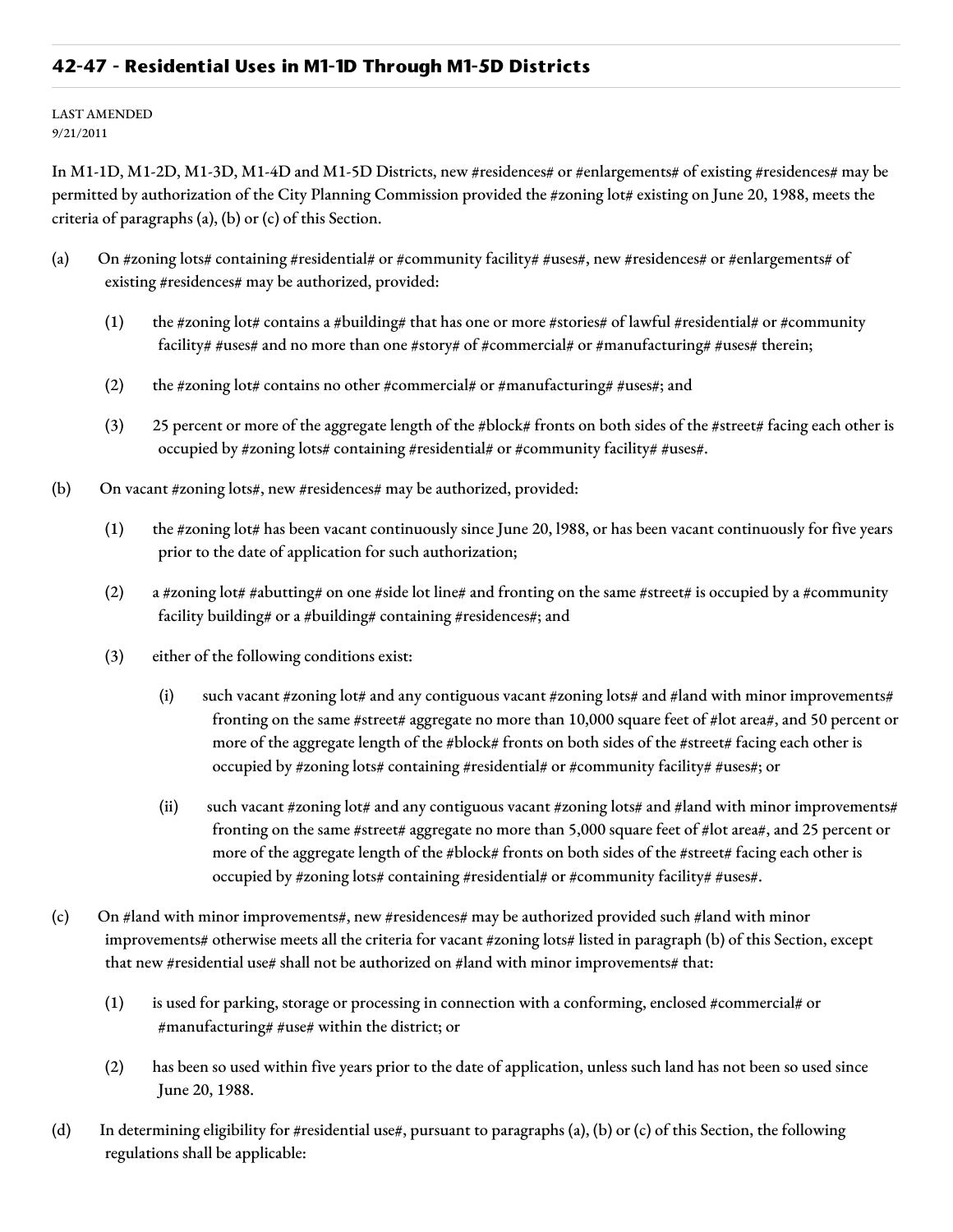- (1) In order to determine whether a #corner lot# meets the criteria of paragraph (a), (b) or (c) above, the aggregate length of the #block# fronts occupied by #zoning lots# that contain #residential# or #community facility# #uses# may be measured along any #block# front upon which such #corner lot# has frontage.
- (2) In determining the percent of the aggregate length of the #block# fronts occupied by #zoning lots# that contain #residential# or #community facility# #uses#, the length along the #block# front of every #zoning lot#, whether occupied or not, shall be measured and aggregated, and this total shall be divided by the aggregate length of the #block# fronts occupied by #zoning lots# containing lawful #residential# or #community facility# #uses#. Vacant #zoning lots# and #land with minor improvements# shall not be counted as #residential# or #community facility# frontage.

For the purpose of this Section, the length along the #block# front of any #zoning lot# occupied by a #building# that contains one or more #stories# of #residential# or #community facility# #use# and no more than one #story# of #commercial# or #manufacturing# #use# shall be considered as a frontage of #residential# or #community facility# #uses#, and the length along the #block# front of any #zoning lot# occupied by a #building# that contains one or more #stories# of #residential# or #community facility# #use# and more than one #story# of #commercial# or #manufacturing# #uses# shall be considered as a frontage of #commercial# or #manufacturing# #uses#.

- (3) New #residential use# shall not be authorized on any #floor area# that is vacant or that is occupied by a #commercial# or #manufacturing# #use#, except that in a #building designed for residential use# where at least 50 percent of the #floor area# is occupied by #residential use#, the #residential use# may be #extended#.
- (4) In any #building#, no #residential use# may be located on or below a #story# occupied by a #commercial# or #manufacturing# #use#.
- (5) For the purposes of this Section, a #through lot# fronting on no more than two #streets# shall be treated as if it consisted of two separate #zoning lots# with #abutting# #rear lot lines# at a line midway between the two #street lines# upon which such #through lot# fronts. In the case of a #through lot# that fronts on more than two #streets#, the #through lot# portion shall first be considered as if it were so divided, and then any remaining portion shall be considered as if it were a separate #zoning lot#. Notwithstanding, in no event shall contiguous portions of a #through lot# that front on the same #street# be treated as if they were separate #zoning lots#.

Each resulting portion of such #through lot# on each #street# frontage shall be considered separately to determine whether it meets the criteria for new #residences# set forth in paragraphs (a), (b) or (c) of this Section, and only on such portion may new #residences# or #enlargements# of existing #residences# be authorized. Only the #lot area# of such portion shall be calculated in determining the permitted amount of #floor area# to be authorized pursuant to this Section.

- (6) A #zoning lot# or contiguous #zoning lots# existing on June 20, 1988, that have been vacant continuously since June 20, 1988, or have been vacant continuously for five years prior to the date of application for such authorization, that are contiguous to and front on the same #street# as a vacant #zoning lot# or #land with minor improvements# that meets all the requirements of paragraph (b) or (c) of this Section, may be combined with such eligible #zoning lot# in its application to authorize #residential use#. The aggregate #lot area# of all such contiguous vacant #zoning lots# or #land with minor improvements# shall be limited by the requirements of paragraph (b)(3).
- (e) In authorizing such #residential uses#, the Commission shall find that:
	- (1) the #residential uses# will not be exposed to excessive noise, smoke, dust, noxious odor, toxic materials, safety